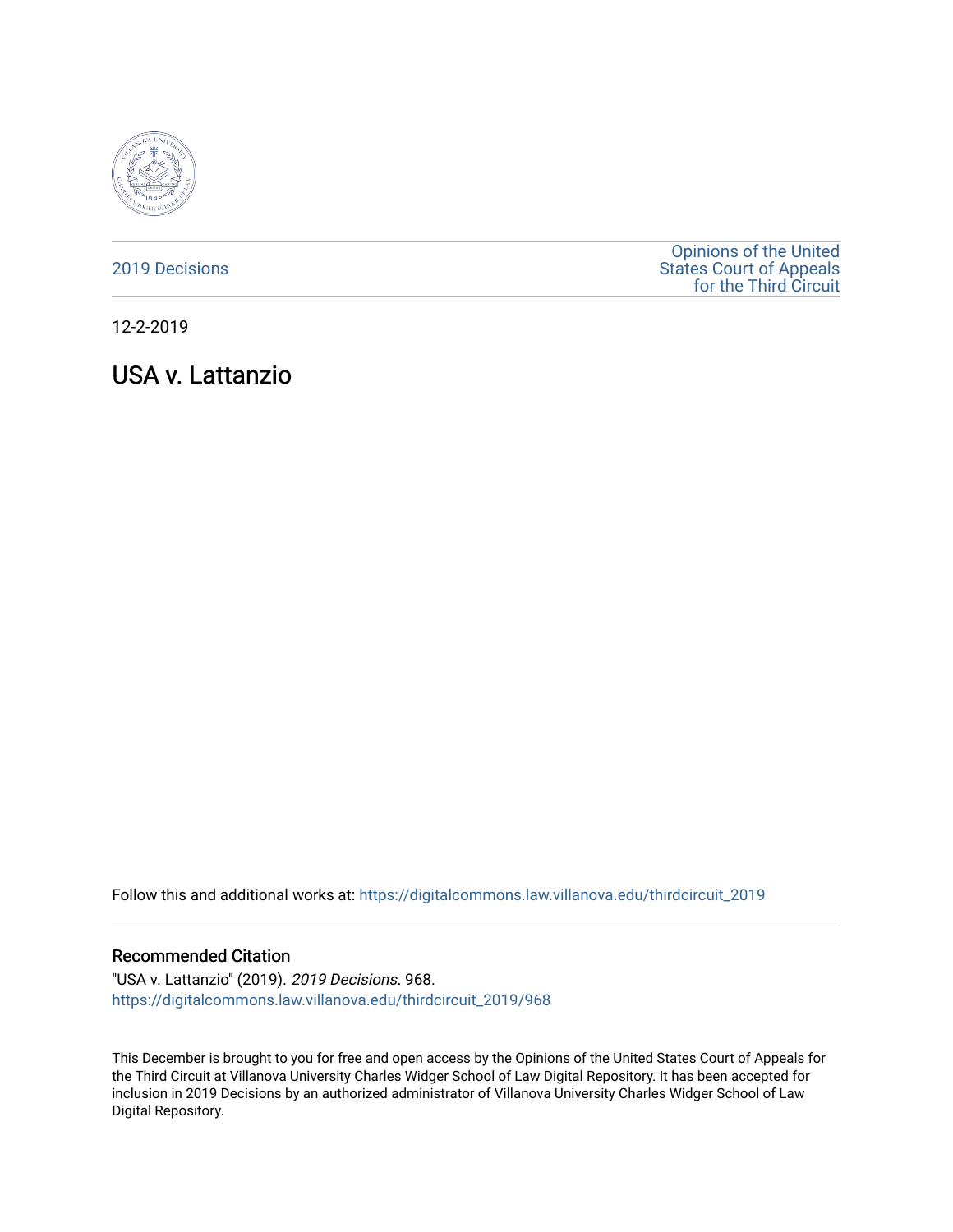## NOT PRECEDENTIAL

# UNITED STATES COURT OF APPEALS FOR THE THIRD CIRCUIT

No. 18-2682 \_\_\_\_\_\_\_\_\_\_

\_\_\_\_\_\_\_\_\_\_

## UNITED STATES OF AMERICA

v.

NICHOLAS LATTANZIO, Appellant

On Appeal from the United States District Court for the District of New Jersey (D.C. Criminal No. 2-15-cr-00446-001) District Judge: Honorable Kevin McNulty

\_\_\_\_\_\_\_\_\_\_

Submitted Under Third Circuit L.A.R. 34.1(a) June 11, 2019

BEFORE: JORDAN, BIBAS, and NYGAARD, *Circuit Judges*

(Opinion filed: December 2, 2019)

OPINION\* \_\_\_\_\_\_\_\_\_\_

\_\_\_\_\_\_\_\_\_\_

 $\overline{a}$ 

<sup>\*</sup> This disposition is not an opinion of the full Court and pursuant to I.O.P. 5.7 does not constitute binding precedent.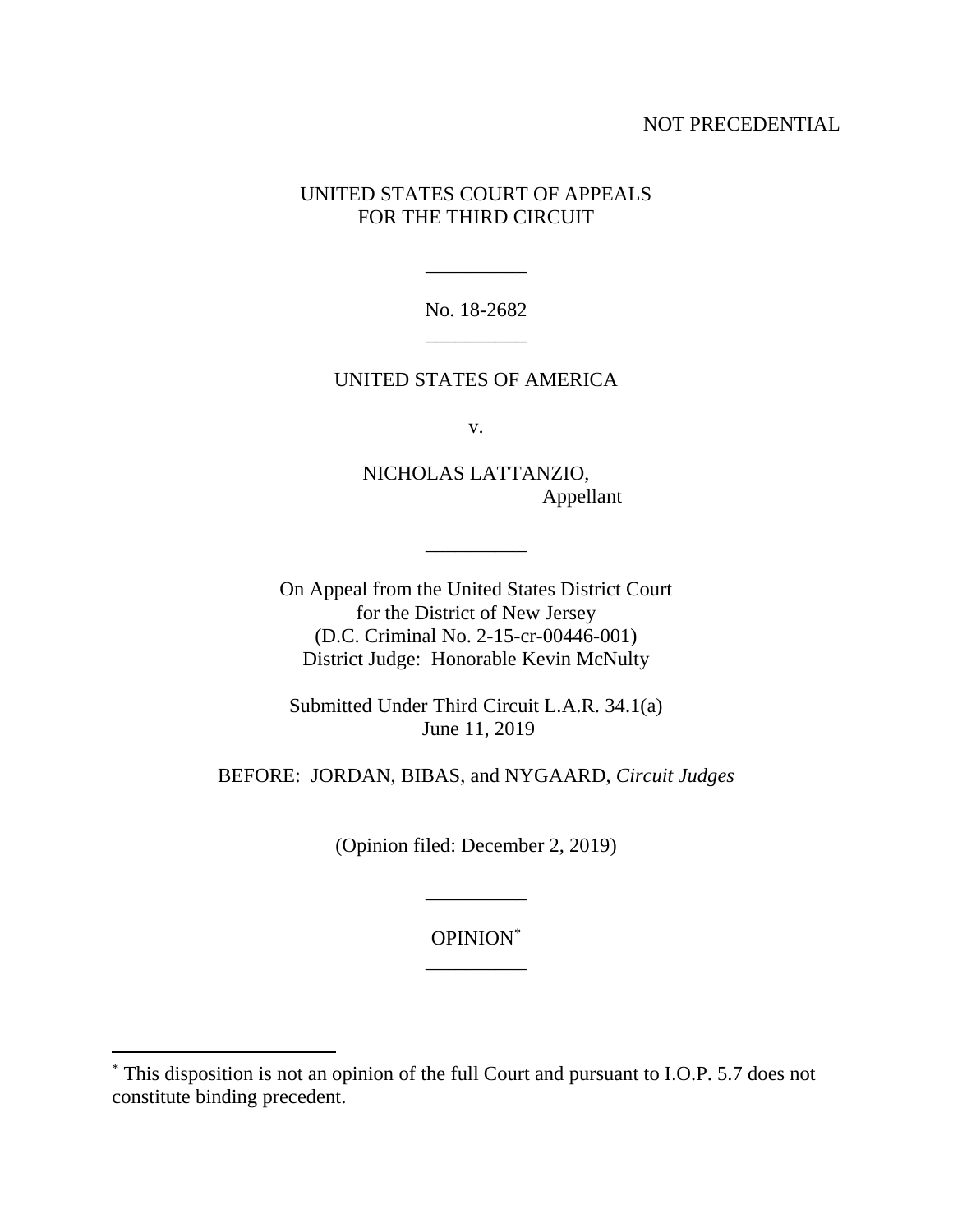### NYGAARD, *Circuit Judge.*

Following Appellant Nicholas Lattanzio's assurances that he would conservatively invest and carefully manage their money, BCM Energy, Inc. and HEI Investments, LLC trusted Appellant with nearly two million dollars. He used the money instead to cover his personal expenses. A jury found Appellant guilty of two counts of wire fraud. The District Court denied post-trial motions by Appellant for a judgment of acquittal pursuant to Federal Rule of Criminal Procedure 29(c), or in the alternative for a new trial pursuant to Federal Rule of Criminal Procedure 33. Lattanzio raises one issue on appeal, that is whether the District Court abused its discretion by admitting evidence of Lattanzio's extravagant lifestyle which he contends was unduly prejudicial.

Lattanzio argues that the District Court's decision failed to comply with Federal Rule of Civil Procedure 403 because the District Court conducted an analysis "in the abstract."<sup>1</sup> He also alleged the ruling did not properly weigh the potential prejudice of the evidence and its relevance. We disagree and will affirm.

The District Court's balancing of the probative value and the prejudice of evidence in the context of Rule 403 deserves "substantial deference."<sup>2</sup> Judge McNulty properly concluded that the spending evidence had significant probative value in proving Lattanzio's material misrepresentations and his attempt to defraud the investor companies. This outweighed the minimal potential for any unfair prejudice.

 $\overline{a}$ 

<sup>1</sup> Appellant's Br. 33.

<sup>2</sup> *United States v. Gatto*, 924 F.2d 491, 500 (3d Cir. 1991) (quoting *McQueeny v. Wilmington Trust Co.*, 779 F.3d 916. 922 (3d Cir. 1985)).